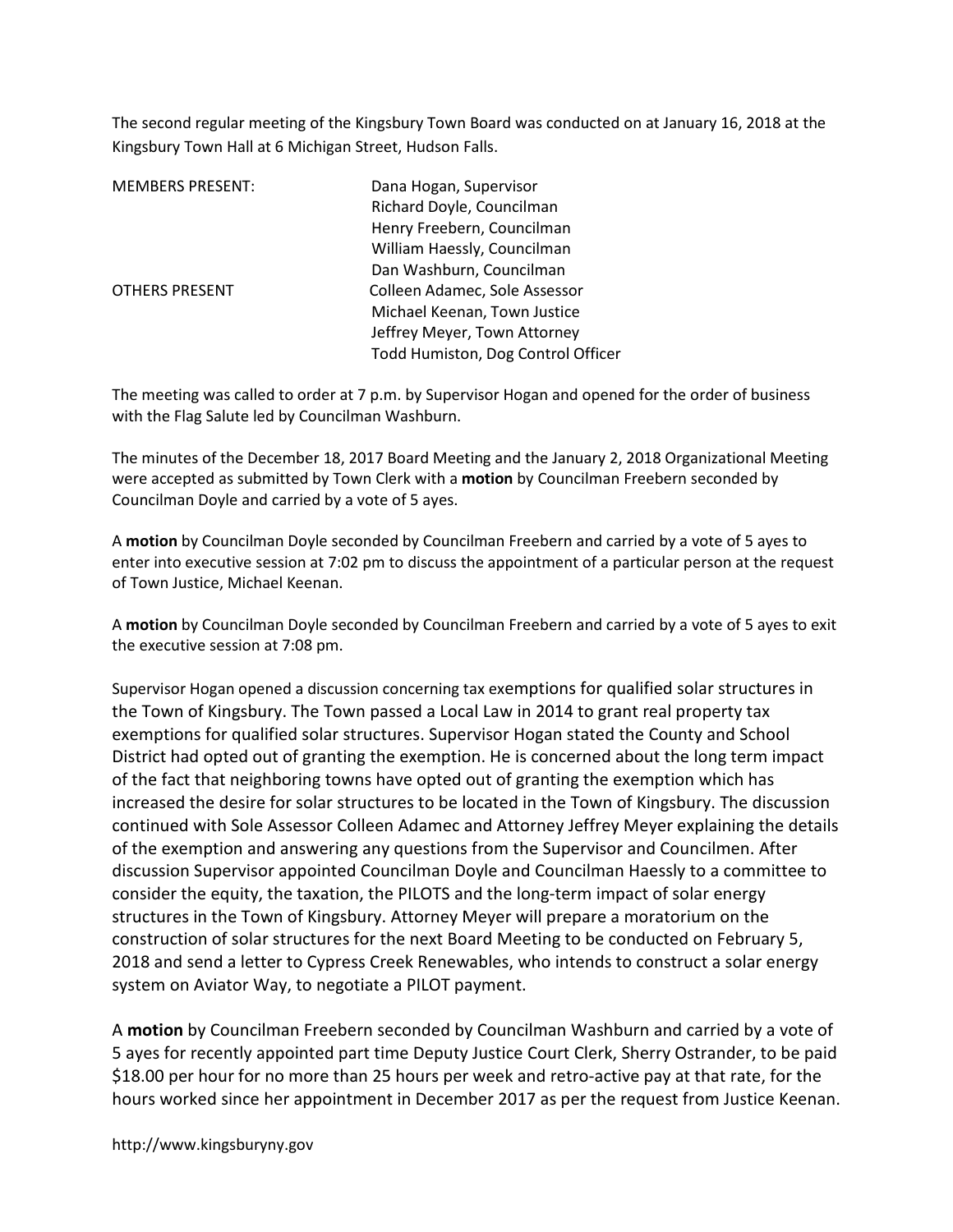TOWN CLERK REPORT: Town Clerk submitted the following report:

| TO:                                    | Supervisor Hogan                                |
|----------------------------------------|-------------------------------------------------|
|                                        | Councilman: Doyle, Freebern, Haessly & Washburn |
| FROM:                                  | Tax Collector: Cynthia A. Bardin                |
| SUBJECT:                               | 2018 County/Town Tax Collection                 |
| DATE:                                  | January 16, 2018                                |
| Bank Interest for December - \$.53     |                                                 |
| <b>Return Check Fees</b>               | 20.00                                           |
| Total Paid to Supervisor: \$970,014.38 |                                                 |

Town Clerk reported many taxpayers elected to pay their 2018 County/Town taxes early and approximately \$100,000.00 was collected before January 1, 2018. Supervisor Hogan reported there were 4 or 5 cars in the parking lot at 3:30 pm on December 29, 2017; the office had closed at noon for the holiday. Town Clerk stated she returned to the office on December 30, 2017 to check messages for anyone wishing to pay their taxes early. Tax payments post marked no later than December 31, 2017 would be accepted as an early payment.

## DOG CONTROL REPORT:

Todd Humiston reported he will meet with Attorney Stockwell on January 25, 2018 to prepare a draft to update the current Town Code pertaining to dogs.

Humiston reported while he was ill it was not necessary to contact his back-up Michael Hayes because it is a slow time of year. The Hudson Falls Police covered a couple of calls and the SPCA volunteered to cover if necessary. Supervisor asked if the late night police calls had ended. Humiston stated they had ended and thanked Supervisor Hogan. Supervisor Hogan said Sheriff Murphy had corrected the situation.

Councilman Freebern asked if the Planning Board Meeting Agenda scheduled for January 17, 2018, included a plan for a new mill to be put up near RWS. Attorney Meyer stated it would be a hammer mill which would reduce the size of the shavings. A discussion followed.

Supervisor Hogan reported on the significant changes at the County; there is a new Budget Officer, a new Vice Chairman and Chairman Henke was re-appointed to another 1 year term. Supervisor Hogan has been named Chairman of the Government Operations Committee and serves on 6 committees. There is also a new committee, the IT Committee.

A motion by Councilman Freebern seconded by Councilman and carried by a vote of 5 ayes to accept the written reports of certain officers for the month of December 2017 as follows:

Code Enforcement: No. Permits 2; Variances 4; Research Fees 1; Site Plan 1; Total Fees: \$1,125.00 Dog Control Officer: Complaints/Calls 37; Seizures 3; Bites Investigated 1; Dangerous Dogs 1; Mileage 240 with 16 to Fort Edward & 96 to Fort Ann

Town Clerk: Paid to EnCon \$37.79; Paid to Supervisor \$2,872.66; Paid to NYS Dept. of Health \$90.00; State Share of Bingo \$427.50; State Share of Games of Chance \$15.00; Paid to the Village of Hudson Falls \$10.00; Paid to Ag & Markets for Population Control \$80.00 Assessor: Transfers from 1988 – 2017

http://www.kingsburyny.gov